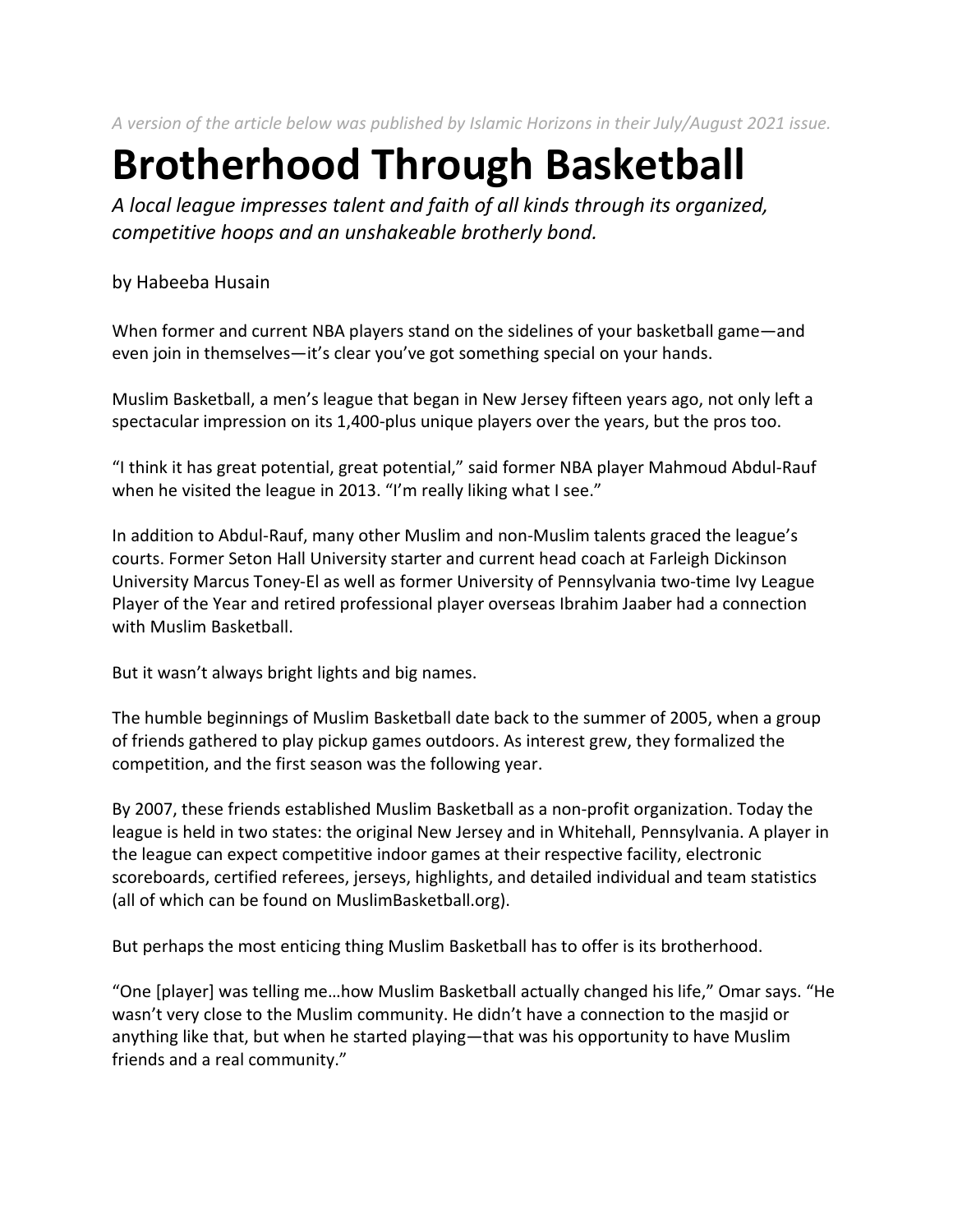Muslim Basketball welcomes both Muslims and non-Muslims into its league. In its most recent season, New Jersey hosted 70 percent of Muslim and 30 percent of non-Muslim players, while Pennsylvania was split 50-50.

Due to this diverse makeup of players, the league has two unique responsibilities.

"How well are we able to serve our community directly, first and foremost," Omar explains. "And from there, how can we also capitalize on some opportunities to spread a good positive message of Islam, which we've realized has been more organic than anything—dawah by interaction."

For a college-aged Froogh, Muslim Basketball provided an atmosphere in which he could play competitively and still be surrounded by those who shared his Islamic values.

"I was asked to come in as a sub," Froogh says about his initial interaction with Muslim Basketball in 2008. "Honestly, the first time I watched them even play, I fell in love with the league—everything about it."

Froogh isn't the only one who felt that way. Among the registrants each season, Muslim Basketball sees roughly 80 percent of players return as opposed to new faces. Due to gym availability, the league needs to limit the number of teams and unfortunately, sometimes turn players away.

"We have very, very loyal players," says Omar. "The kids who play in our league love it."

But due to the ongoing pandemic, the gyms look more like ghost towns. Muslim Basketball canceled their Winterball 2020 season right before their playoff games a year ago, following the example of the NBA.

A year into lockdown, things are still a little uncertain. Omar explains Muslim Basketball took three main points into consideration: 1) government protocols, 2) level of risk from a moral standpoint, and 3) comfort of players.

Although at the time of writing the state resumed most indoor sports, Muslim Basketball remains at that second point.

"We're still not comfortable as a league coming back yet and bringing that large level of measured risk to our players and their families," Omar says.

Froogh and Omar are monitoring the vaccination distribution and hope to reassess closer to fall with the rest of the league's Board of Directors and commissioners.

For now, the men get their basketball fix by watching the NBA pros on the screen. As for their brotherhood fix, that comes through social media, phone calls, and FaceTime.